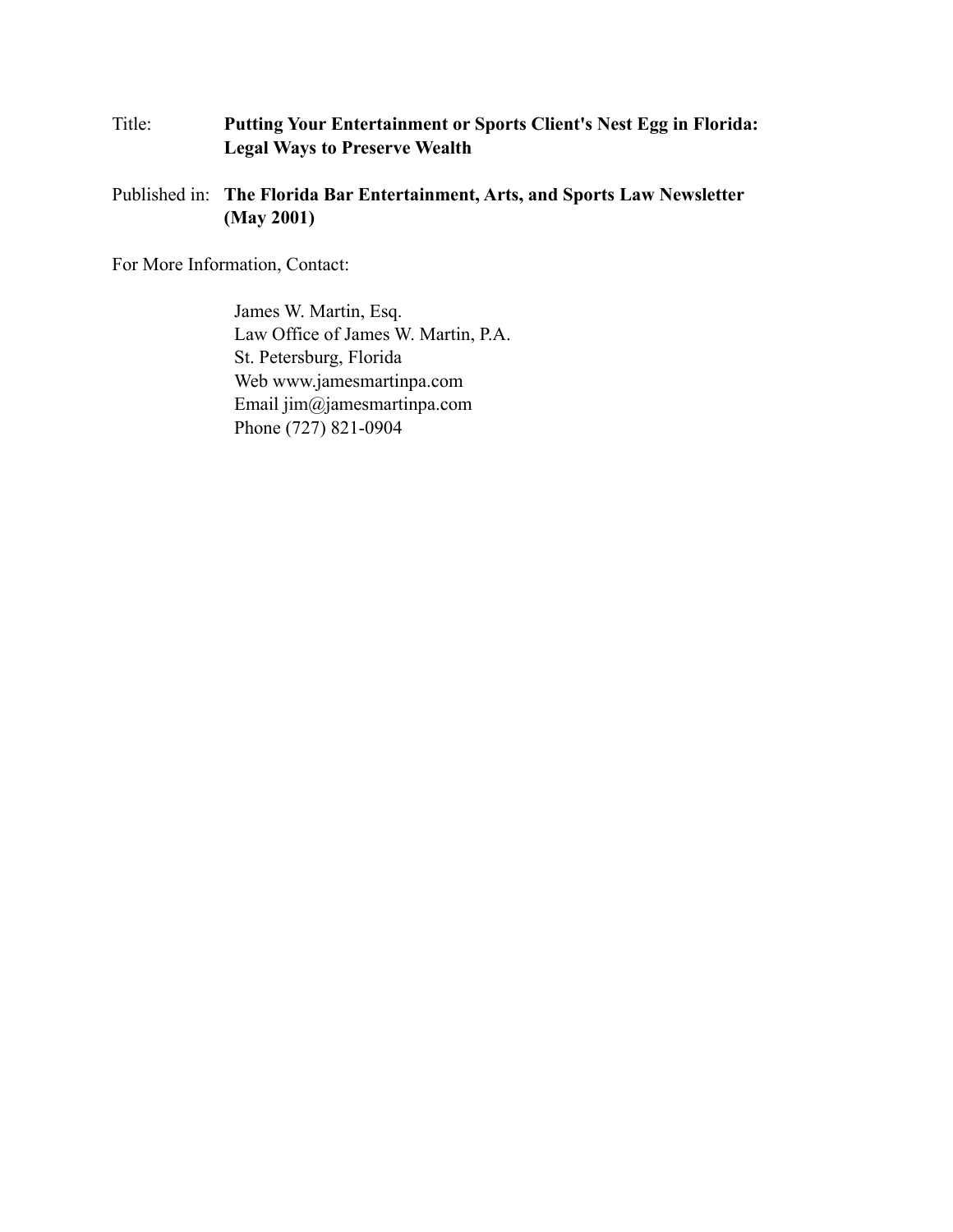

| <b>INSIDE:</b><br><b><i><u>Property in the second control of the control of the control of the control of the control of the control of the control of the control of the control of the control of the control of the control of the control of the c</u></i></b> |  |
|--------------------------------------------------------------------------------------------------------------------------------------------------------------------------------------------------------------------------------------------------------------------|--|
| Putting Your Entertainment or Sports<br>Client's Nest Egg in Florida: Legal<br>Ways to Preserve Wealth<br>5                                                                                                                                                        |  |

 $\ddot{\phantom{a}}$